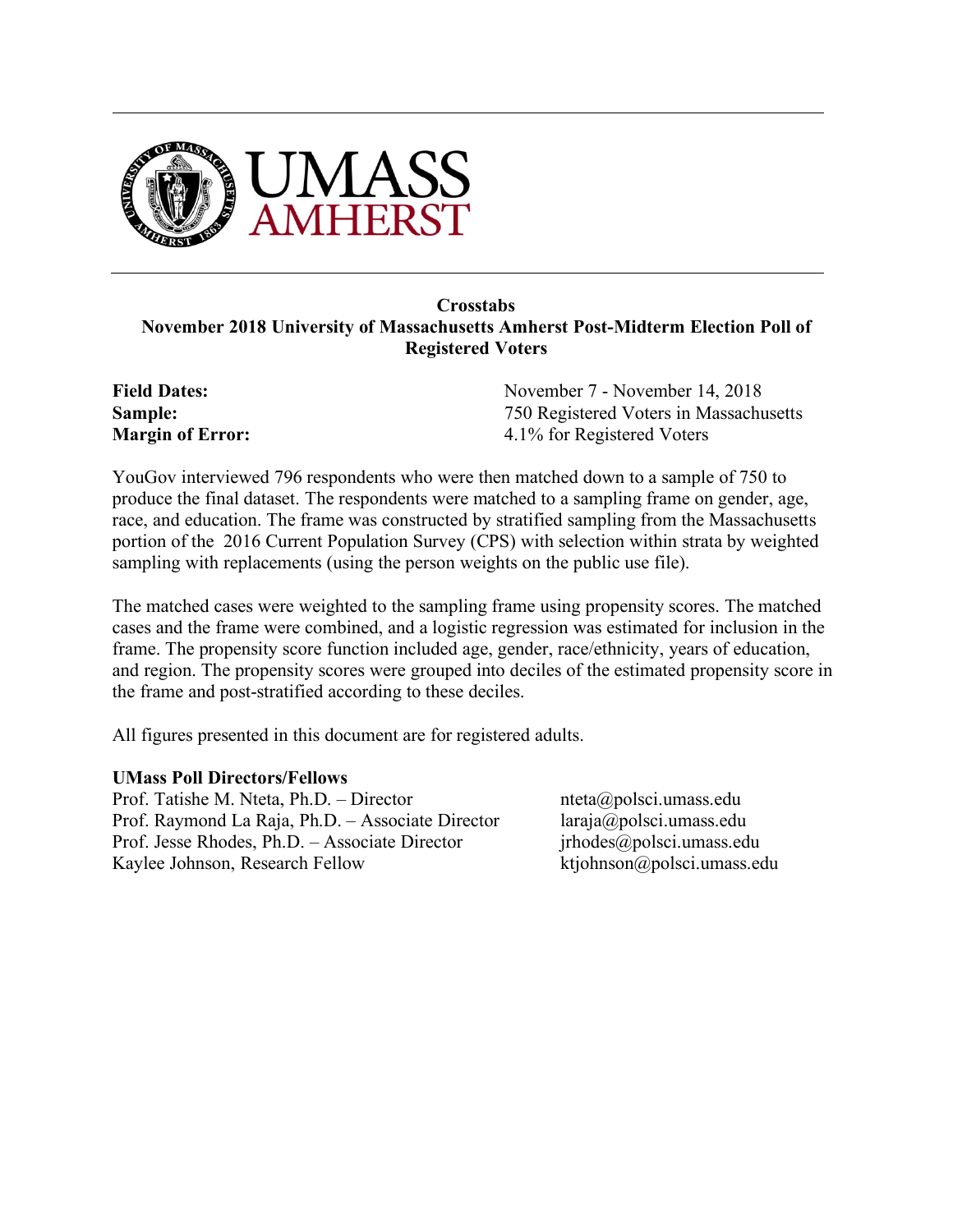## **VOTE FOR SENATE**

|                | Category          | Warren | Diehl | Ayyadurai |
|----------------|-------------------|--------|-------|-----------|
| Gender         | Men               | 49%    | 45%   | 6%        |
|                | Women             | 71%    | 28%   | $1\%$     |
| Race/Ethnicity | White             | 57%    | 39%   | 4%        |
|                | <b>Black</b>      | 84%    | 16%   | $0\%$     |
|                | Hispanic          | 83%    | 4%    | 13%       |
| Age            | 18-29             | 80%    | 17%   | 3%        |
|                | 30-54             | 63%    | 30%   | 7%        |
|                | $>55$             | 50%    | 48%   | $2\%$     |
| Education      | HS or less        | 48%    | 45%   | 7%        |
|                | Some Coll.        | 60%    | 38%   | $2\%$     |
|                | Coll. Deg.        | 62%    | 36%   | $2\%$     |
|                | Postgrad          | 68%    | 26%   | $6\%$     |
| Income         | $<$ \$40 $k$      | 68%    | 28%   | 4%        |
|                | \$40k-\$100k      | 63%    | 32%   | 5%        |
|                | >100k             | 55%    | 42%   | 3%        |
| Party ID       | Dem.              | 97%    | 3%    | $0\%$     |
|                | Rep.              | 3%     | 97%   | 0%        |
|                | Ind.              | 46%    | 47%   | 8%        |
| Ideology       | Lib.              | 98%    | $1\%$ | $1\%$     |
|                | Mod.              | 51%    | 39%   | 10%       |
|                | Cons.             | $8\%$  | 92%   | $1\%$     |
| Region         | East              | 58%    | 37%   | 4%        |
|                | West              | 68%    | 30%   | 3%        |
| 2016 Election  | Voted for Trump   | $3\%$  | 95%   | $2\%$     |
|                | Voted for Clinton | 95%    | 4%    | $1\%$     |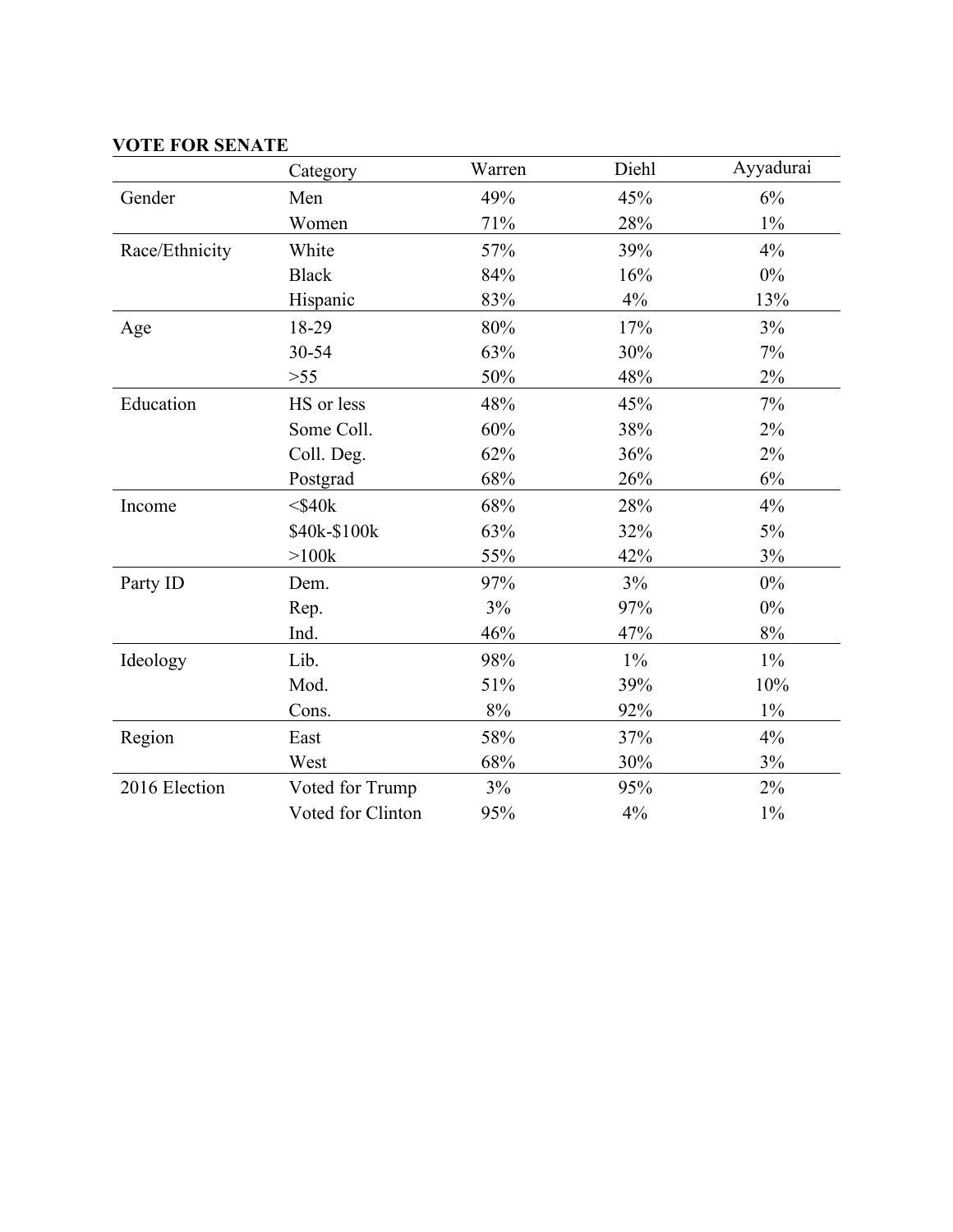|                | Category          | <b>Baker</b> | Gonzalez |
|----------------|-------------------|--------------|----------|
| Gender         | Men               | 71%          | 29%      |
|                | Women             | 63%          | 37%      |
| Race/Ethnicity | White             | 69%          | 31%      |
|                | <b>Black</b>      | 34%          | 66%      |
|                | Hispanic          | 66%          | 34%      |
| Age            | 18-29             | 47%          | 53%      |
|                | 30-54             | 65%          | 35%      |
|                | $>55$             | 76%          | 24%      |
| Education      | HS or less        | 71%          | 29%      |
|                | Some Coll.        | 66%          | 34%      |
|                | Coll. Deg.        | 69%          | 31%      |
|                | Postgrad          | 62%          | 38%      |
| Income         | $<$ \$40 $k$      | 64%          | 36%      |
|                | \$40k-\$100k      | 68%          | 32%      |
|                | $>100k$           | 67%          | 33%      |
| Party ID       | Dem.              | 45%          | 55%      |
|                | Rep.              | 97%          | 3%       |
|                | Ind.              | 78%          | 22%      |
| Ideology       | Lib.              | 37%          | 64%      |
|                | Mod.              | 87%          | 13%      |
|                | Cons.             | 93%          | 7%       |
| Region         | East              | 68%          | 32%      |
|                | West              | 65%          | 35%      |
| 2016 Election  | Voted for Trump   | 95%          | $5\%$    |
|                | Voted for Clinton | 52%          | 48%      |

# **VOTE FOR GOVERNOR**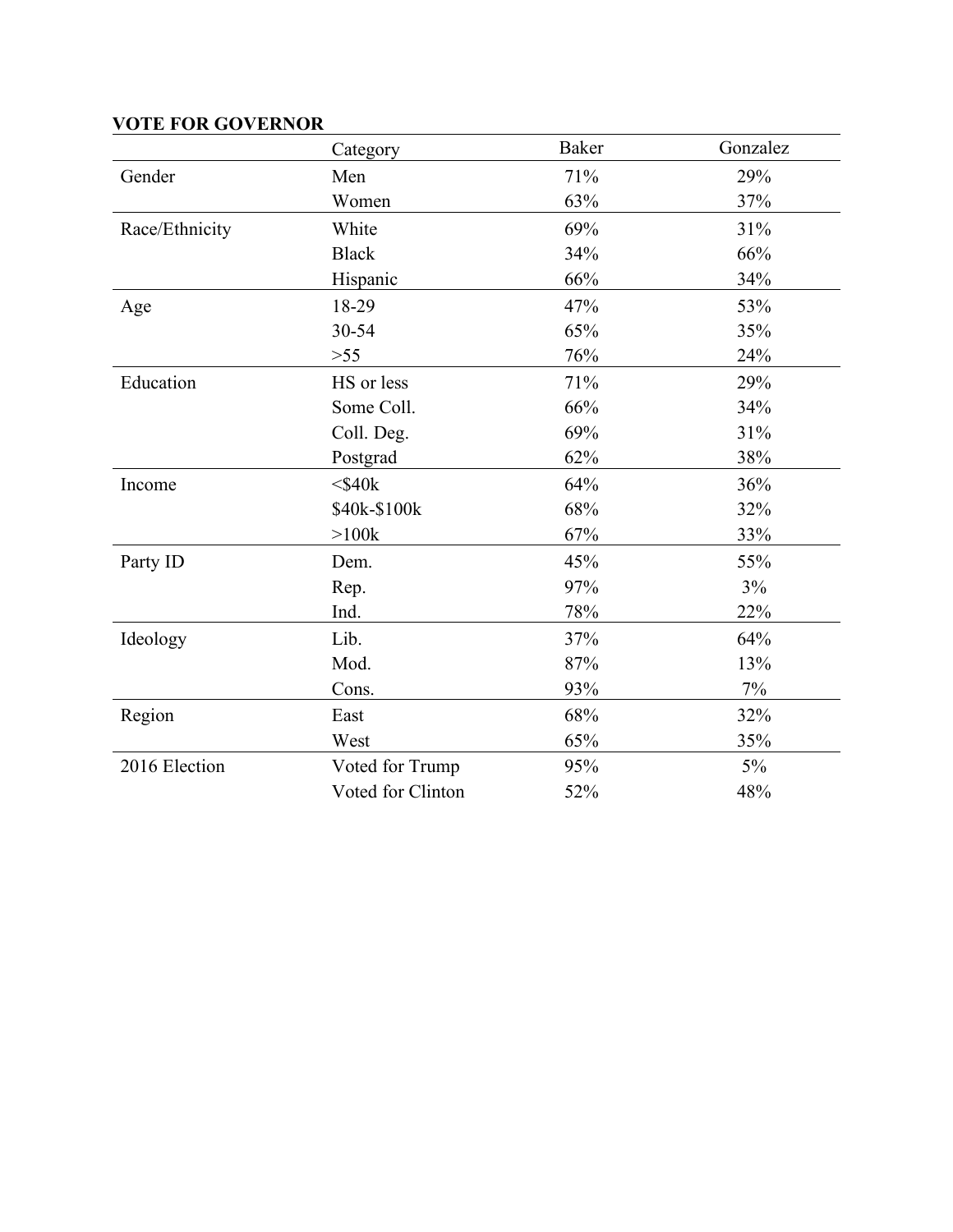|                |                   | Question 1 |                |     | Question 2     | Question 3 |                |
|----------------|-------------------|------------|----------------|-----|----------------|------------|----------------|
|                |                   | Yes        | N <sub>o</sub> | Yes | N <sub>o</sub> | Yes        | N <sub>o</sub> |
| Gender         | Men               | 32%        | 68%            | 60% | 40%            | 62%        | 38%            |
|                | Women             | 44%        | 56%            | 75% | 25%            | 73%        | 27%            |
| Race/Ethnicity | White             | 36%        | 64%            | 68% | 32%            | 67%        | 34%            |
|                | <b>Black</b>      | 58%        | 42%            | 81% | 19%            | 86%        | 14%            |
|                | Hispanic          | 41%        | 59%            | 45% | 55%            | 80%        | 20%            |
| Age            | 18-29             | 54%        | 46%            | 88% | 12%            | 92%        | 8%             |
|                | 30-54             | 40%        | 60%            | 72% | 28%            | 72%        | 28%            |
|                | $>55$             | 30%        | 70%            | 57% | 43%            | 56%        | 44%            |
| Education      | HS or less        | 40%        | 60%            | 65% | 35%            | 58%        | 42%            |
|                | Some Coll.        | 39%        | 61%            | 67% | 33%            | 68%        | 32%            |
|                | Coll. Deg.        | 36%        | 64%            | 68% | 32%            | 68%        | 32%            |
|                | Postgrad          | 37%        | 63%            | 70% | 30%            | 77%        | 23%            |
| Income         | $<$ \$40 $k$      | 46%        | 54%            | 80% | 20%            | 74%        | 26%            |
|                | \$40k-\$100k      | 39%        | 61%            | 70% | 30%            | 69%        | 31%            |
|                | $>100k$           | 33%        | 67%            | 61% | 39%            | 63%        | 37%            |
| Party ID       | Dem.              | 51%        | 49%            | 90% | 10%            | 94%        | 6%             |
|                | Rep.              | 17%        | 83%            | 23% | 77%            | 18%        | 82%            |
|                | Ind.              | 33%        | 67%            | 62% | 38%            | 59%        | 41%            |
| Ideology       | Lib.              | 55%        | 45%            | 95% | $5\%$          | 97%        | 3%             |
|                | Mod.              | 32%        | 68%            | 61% | 39%            | 62%        | 38%            |
|                | Cons.             | 19%        | 81%            | 32% | 68%            | 26%        | 74%            |
| Region         | East              | 39%        | 61%            | 67% | 33%            | 68%        | 32%            |
|                | West              | 33%        | 67%            | 67% | 33%            | 67%        | 33%            |
| 2016 Election  | Voted for Trump   | 18%        | 82%            | 32% | 68%            | 27%        | 73%            |
|                | Voted for Clinton | 51%        | 49%            | 89% | 11%            | 93%        | 7%             |

# **VOTE FOR BALLOT QUESTIONS**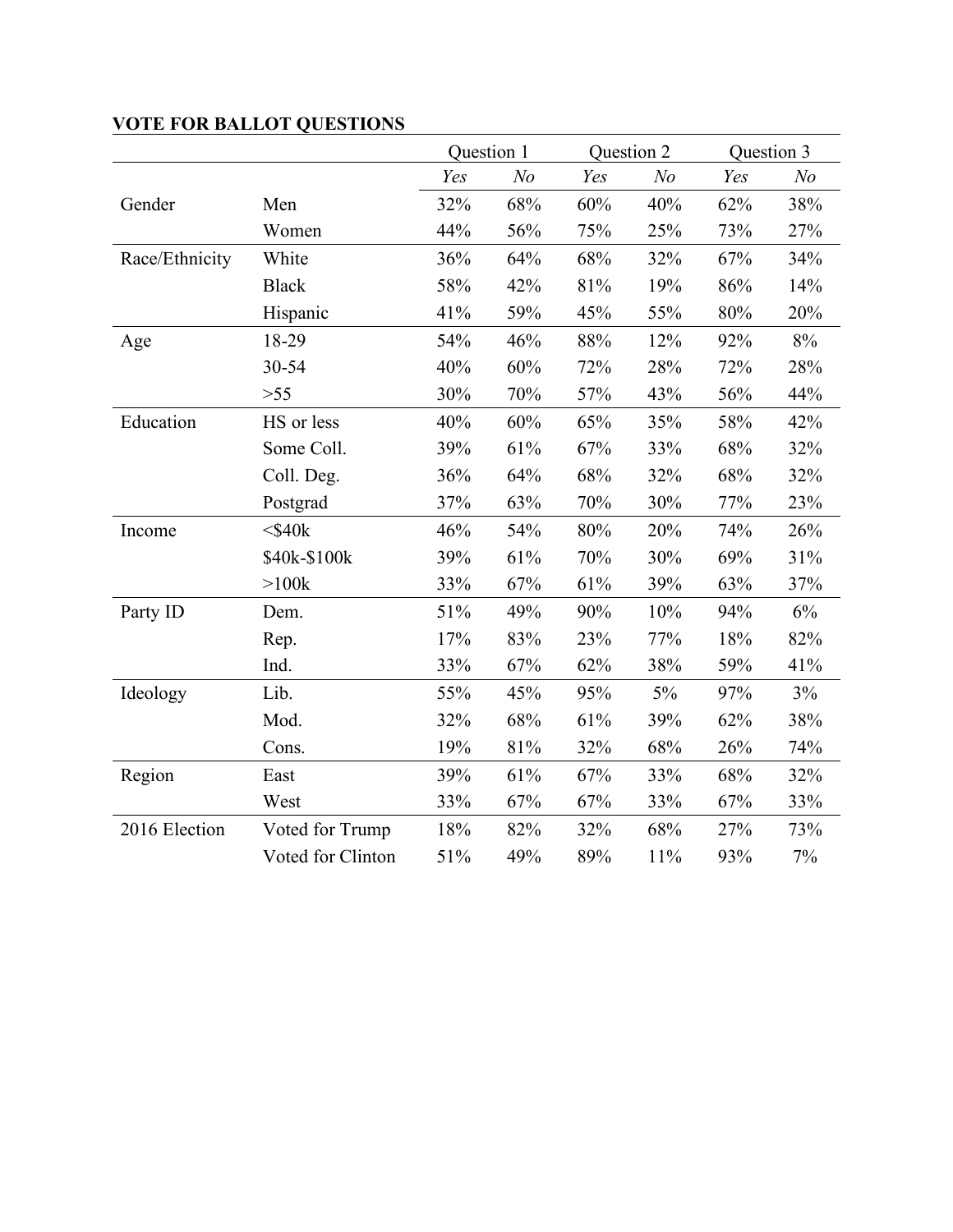|                | Category          | <b>Baker</b> | Warren | Trump | <b>MA</b><br>Legislature | Congress |
|----------------|-------------------|--------------|--------|-------|--------------------------|----------|
| Gender         | Men               | 73%          | 49%    | 41%   | 54%                      | 14%      |
|                | Women             | 73%          | 62%    | 26%   | 61%                      | 19%      |
| Race/Ethnicity | White             | 75%          | 55%    | 36%   | 57%                      | 17%      |
|                | <b>Black</b>      | 66%          | 60%    | 8%    | 67%                      | 20%      |
|                | Hispanic          | 56%          | 65%    | 8%    | 53%                      | 15%      |
| Age            | 18-29             | 71%          | 74%    | 14%   | 73%                      | 8%       |
|                | 30-54             | 69%          | 56%    | 26%   | 55%                      | 20%      |
|                | $>55$             | 77%          | 48%    | 45%   | 54%                      | 17%      |
| Education      | HS or less        | 69%          | 43%    | 43%   | 42%                      | 21%      |
|                | Some Coll.        | 75%          | 58%    | 35%   | 62%                      | 16%      |
|                | Coll. Deg.        | 72%          | 58%    | 29%   | 62%                      | 17%      |
|                | Postgrad          | 77%          | 64%    | 24%   | 66%                      | 12%      |
| Income         | $<$ \$40 $k$      | 71%          | 58%    | 27%   | 54%                      | 22%      |
|                | \$40k-\$100k      | 76%          | 58%    | 34%   | 61%                      | 16%      |
|                | $>100k$           | 74%          | 54%    | 32%   | 59%                      | 15%      |
| Party ID       | Dem.              | 76%          | 90%    | 4%    | 83%                      | 15%      |
|                | Rep.              | 68%          | 7%     | 89%   | 28%                      | 36%      |
|                | Ind.              | 72%          | 40%    | 42%   | 45%                      | 14%      |
| Ideology       | Lib.              | 72%          | 94%    | 2%    | 84%                      | 8%       |
|                | Mod.              | 84%          | 48%    | 36%   | 57%                      | 20%      |
|                | Cons.             | 66%          | 9%     | 83%   | 21%                      | 28%      |
| Region         | East              | 74%          | 55%    | 33%   | 57%                      | 17%      |
|                | West              | 70%          | 61%    | 30%   | 62%                      | 16%      |
| 2016 Election  | Voted for Trump   | 70%          | 3%     | 93%   | 23%                      | 31%      |
|                | Voted for Clinton | 79%          | 88%    | $1\%$ | 81%                      | 9%       |

### **APPROVAL RATINGS**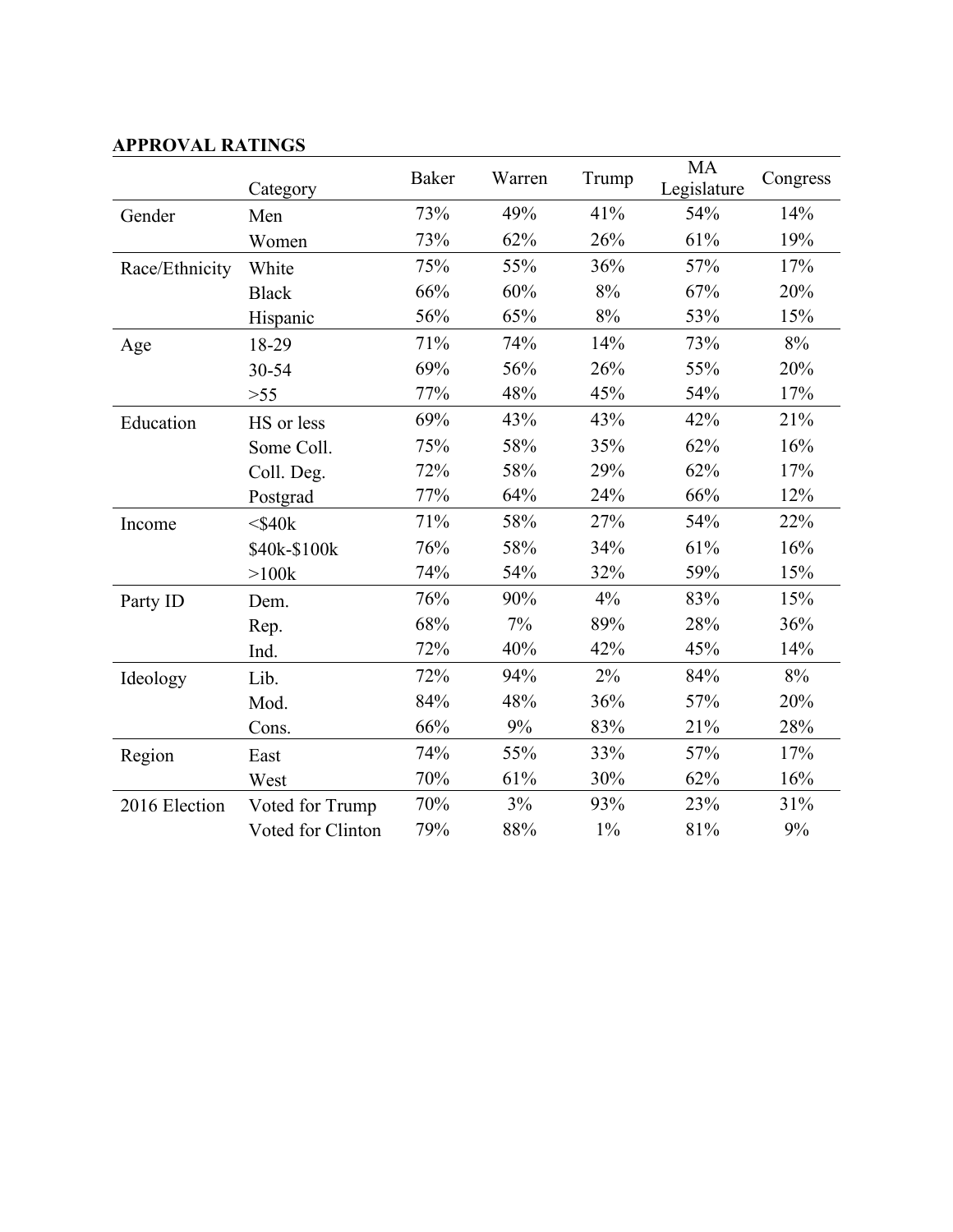|                | Category          | Warren | Patrick | Moulton | Booker | Harris | Klobuchar | Sanders | Biden  | O'Rourke | Don't Know |
|----------------|-------------------|--------|---------|---------|--------|--------|-----------|---------|--------|----------|------------|
| Gender         | Men               | $7\%$  | $6\%$   | $2\%$   | $3\%$  | $5\%$  | 3%        | 13%     | 23%    | $8\%$    | 30%        |
|                | Women             | 15%    | $6\%$   | $0\%$   | 3%     | 7%     | $3\%$     | 14%     | 15%    | $11\%$   | 24%        |
| Race/Ethnicity | White             | 9%     | $6\%$   | $0\%$   | 3%     | $7\%$  | 4%        | 14%     | 17%    | 11%      | 29%        |
|                | <b>Black</b>      | 22%    | 11%     | $0\%$   | 4%     | $1\%$  | $0\%$     | 18%     | 32%    | $0\%$    | $11\%$     |
|                | Hispanic          | 20%    | $6\%$   | $0\%$   | 2%     | $0\%$  | $0\%$     | $8\%$   | 33%    | $7\%$    | 23%        |
| Age            | 18-29             | 15%    | $5\%$   | $0\%$   | 5%     | 7%     | $2\%$     | 23%     | 12%    | 15%      | 17%        |
|                | 30-54             | 15%    | $8\%$   | $0\%$   | 2%     | $8\%$  | 3%        | 15%     | 16%    | $8\%$    | 24%        |
|                | $>55$             | $6\%$  | $5\%$   | $2\%$   | 3%     | 5%     | $4\%$     | $9\%$   | 24%    | $9\%$    | 33%        |
| Education      | HS or less        | 12%    | $5\%$   | $0\%$   | $1\%$  | $1\%$  | $1\%$     | 20%     | 18%    | 4%       | 38%        |
|                | Some Coll.        | 9%     | $5\%$   | $0\%$   | 7%     | 7%     | 3%        | 13%     | 18%    | $8\%$    | 30%        |
|                | Coll. Deg.        | 12%    | $8\%$   | $2\%$   | $1\%$  | 6%     | 3%        | 11%     | 20%    | 15%      | 23%        |
|                | Postgrad          | 11%    | $5\%$   | $1\%$   | $5\%$  | 13%    | $7\%$     | 10%     | 20%    | $10\%$   | 19%        |
| Income         | $<$ \$40 $k$      | 15%    | $7\%$   | $0\%$   | $2\%$  | 4%     | $1\%$     | 21%     | 19%    | $6\%$    | 25%        |
|                | \$40k-\$100k      | 9%     | $7\%$   | $2\%$   | 3%     | $8\%$  | 3%        | 14%     | 19%    | 11%      | 25%        |
|                | $>100k$           | $9\%$  | $6\%$   | $0\%$   | $5\%$  | 7%     | $5\%$     | 9%      | 21%    | 11%      | 26%        |
| Party ID       | Dem.              | 18%    | $7\%$   | $0\%$   | $4\%$  | 9%     | 3%        | 13%     | 22%    | 13%      | $10\%$     |
|                | Ind.              | $6\%$  | $5\%$   | $1\%$   | 3%     | 4%     | $4\%$     | 15%     | 18%    | $6\%$    | 37%        |
| Ideology       | Mod.              | $7\%$  | 10%     | $2\%$   | 3%     | 3%     | $4\%$     | 13%     | 30%    | 3%       | 26%        |
|                | Lib               | 16%    | 4%      | $0\%$   | $4\%$  | 12%    | 4%        | 16%     | 14%    | 18%      | 11%        |
|                | Cons.             | $9\%$  | $1\%$   | $1\%$   | 2%     | 3%     | $2\%$     | $6\%$   | $11\%$ | $4\%$    | 61%        |
| Region         | West              | 13%    | 4%      | $0\%$   | 4%     | 6%     | $5\%$     | 13%     | 18%    | $8\%$    | 29%        |
|                | East.             | 11%    | $6\%$   | $1\%$   | 3%     | $6\%$  | 3%        | 14%     | 19%    | 10%      | 27%        |
| 2016 Election  | Voted for Clinton | 14%    | 6%      | $0\%$   | $4\%$  | 10%    | 4%        | 14%     | 24%    | 13%      | 12%        |
|                | Voted for Trump   | $0\%$  | 6%      | 3%      | $1\%$  | $0\%$  | 3%        | 14%     | 9%     | 3%       | 60%        |

# **VOTE FOR 2020 DEMOCRATIC PRESIDENTIAL CANDIDATES**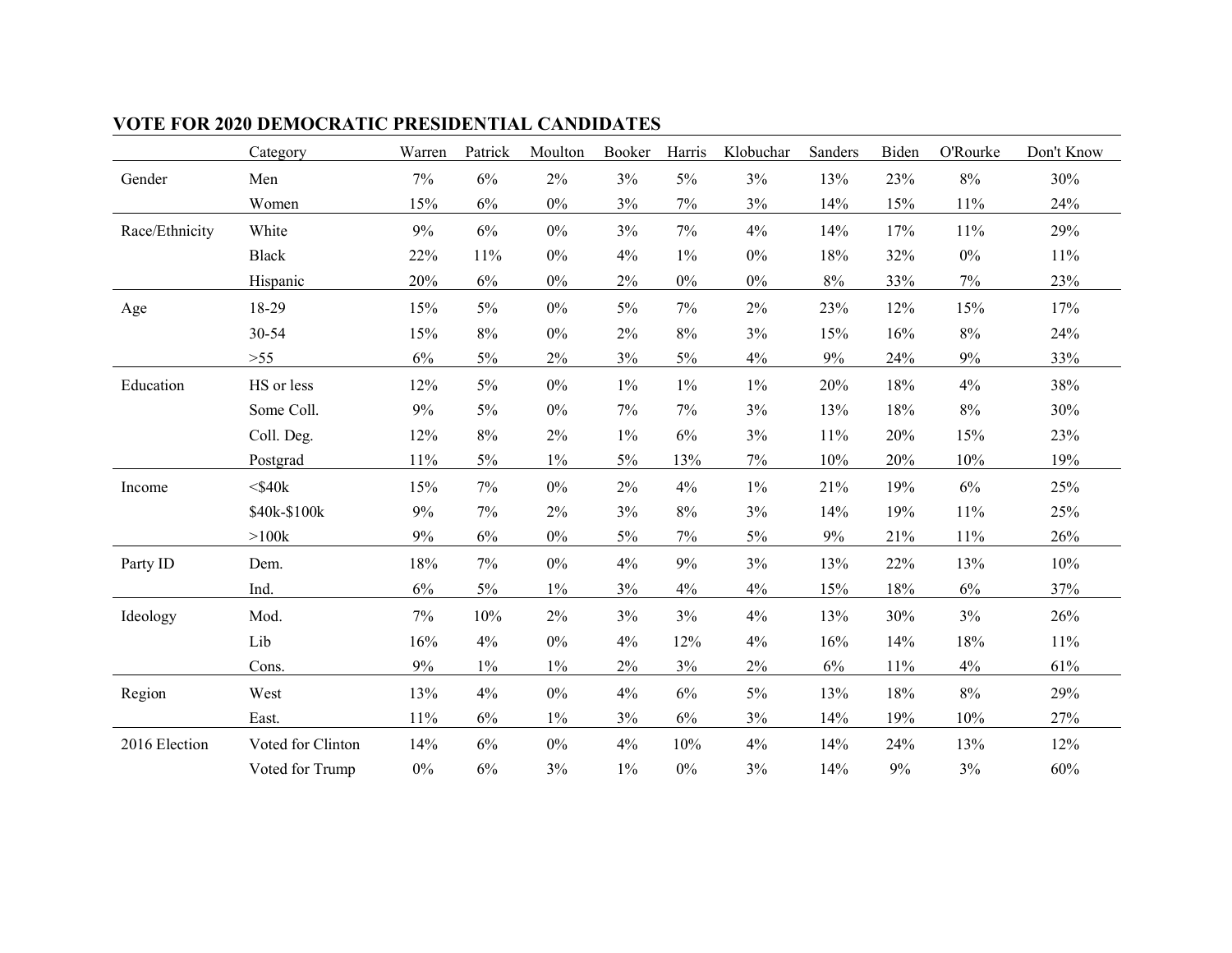|                | Category          | Kasich | Romney | Flake | <b>Baker</b> | Pence | Ryan  | Don't Know |
|----------------|-------------------|--------|--------|-------|--------------|-------|-------|------------|
| Gender         | Men               | 6%     | $8\%$  | $1\%$ | 33%          | 30%   | 2%    | 21%        |
|                | Women             | $8\%$  | $8\%$  | $1\%$ | 34%          | 21%   | $1\%$ | 24%        |
| Race/Ethnicity | White             | 8%     | 9%     | 2%    | 34%          | 28%   | $1\%$ | 18%        |
|                | <b>Black</b>      | $0\%$  | $0\%$  | $0\%$ | 7%           | $0\%$ | $0\%$ | 93%        |
|                | Hispanic          | $0\%$  | $0\%$  | $0\%$ | 37%          | $6\%$ | 10%   | 46%        |
| Age            | 18-29             | 3%     | $5\%$  | 4%    | 61%          | $8\%$ | $0\%$ | 19%        |
|                | 30-54             | $8\%$  | $11\%$ | $2\%$ | 34%          | 11%   | 2%    | 33%        |
|                | $>55$             | $7\%$  | 7%     | $0\%$ | 24%          | 43%   | 2%    | 16%        |
| Education      | HS or less        | $2\%$  | 3%     | 3%    | 32%          | 29%   | $0\%$ | 32%        |
|                | Some Coll.        | $8\%$  | 10%    | $0\%$ | 37%          | 25%   | 5%    | 15%        |
|                | Coll. Deg.        | $7\%$  | 12%    | $1\%$ | 32%          | 24%   | $0\%$ | 21%        |
|                | Postgrad          | 12%    | $5\%$  | $2\%$ | 32%          | 25%   | 4%    | 19%        |
| Income         | $<$ \$40 $k$      | $5\%$  | 7%     | $0\%$ | 40%          | 17%   | $0\%$ | 30%        |
|                | \$40k-\$100k      | $5\%$  | $9\%$  | $1\%$ | 35%          | 25%   | 3%    | 21%        |
|                | >100k             | 10%    | $8\%$  | $3\%$ | 34%          | 29%   | 2%    | 15%        |
| Party ID       | Rep.              | 4%     | 6%     | $0\%$ | 15%          | 57%   | $0\%$ | 17%        |
|                | Ind.              | $8\%$  | 9%     | 2%    | 38%          | 18%   | 2%    | 24%        |
| Ideology       | Mod.              | $7\%$  | 12%    | $1\%$ | 46%          | 12%   | 3%    | 20%        |
|                | Cons.             | $4\%$  | $5\%$  | $1\%$ | 12%          | 59%   | 2%    | 16%        |
|                | Lib.              | 14%    | 10%    | 3%    | 58%          | $0\%$ | $0\%$ | 15%        |
| Region         | West              | $5\%$  | 4%     | 3%    | 21%          | 27%   | $0\%$ | 41%        |
|                | East.             | $7\%$  | 9%     | $1\%$ | 35%          | 26%   | 2%    | 20%        |
| 2016 Election  | Voted for Clinton | 13%    | $8\%$  | $0\%$ | 53%          | $2\%$ | $0\%$ | 25%        |
|                | Voted for Trump   | 2%     | $9\%$  | $0\%$ | 19%          | 47%   | 2%    | 19%        |

#### **VOTE FOR 2020 REPUBLICAN PRESIDENTIAL CANDIDATES – WITHOUT TRUMP**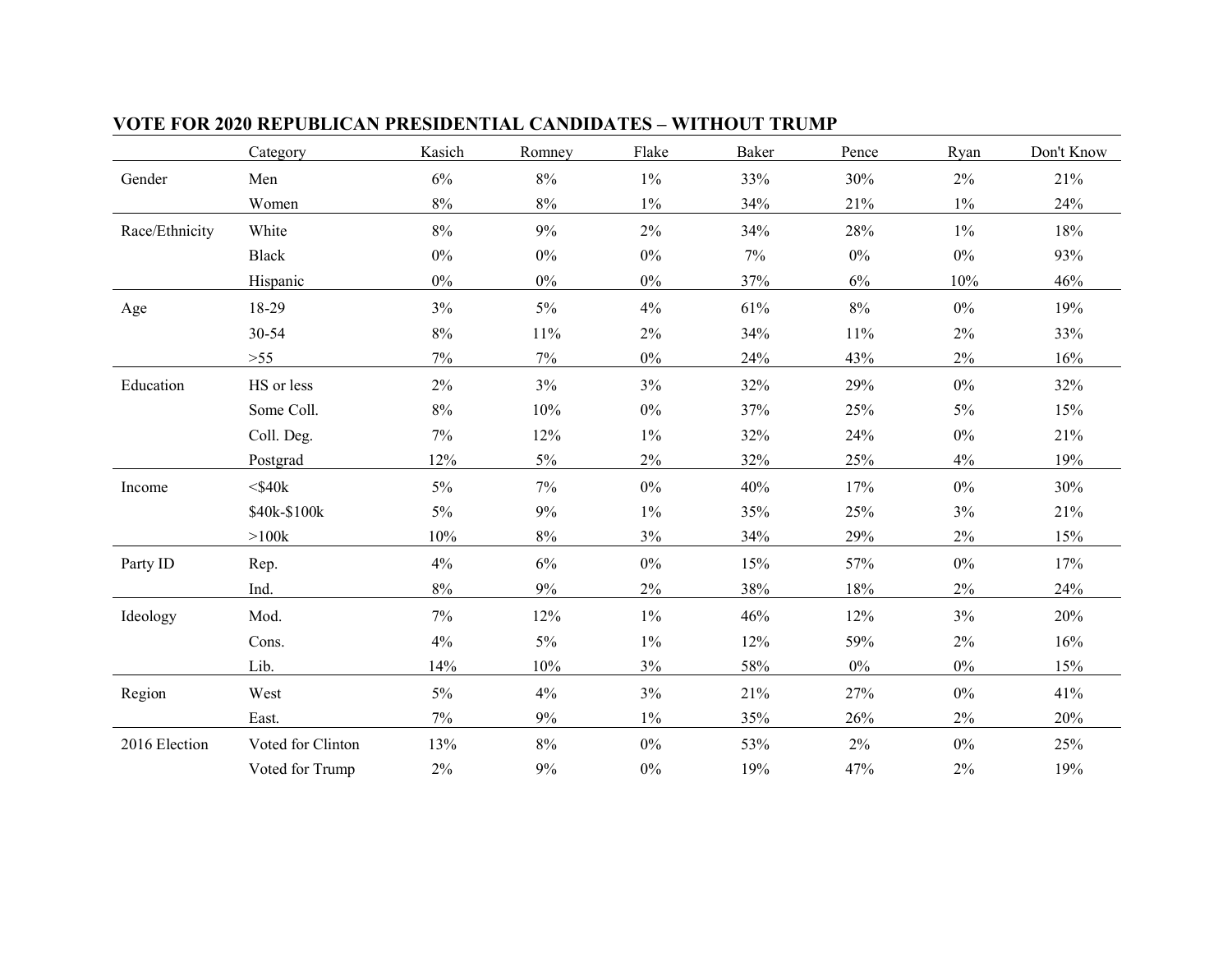|                | Category          | Kasich | Romney | Flake | Baker | Ryan  | Trump  | Don't Know |
|----------------|-------------------|--------|--------|-------|-------|-------|--------|------------|
| Gender         | Men               | 4%     | 7%     | $0\%$ | 23%   | $1\%$ | 55%    | 11%        |
|                | Women             | 3%     | 7%     | 2%    | 38%   | $2\%$ | 27%    | 22%        |
| Race/Ethnicity | White             | 4%     | $8\%$  | $1\%$ | 32%   | $2\%$ | 41%    | 13%        |
|                | Black             | $0\%$  | $0\%$  | $0\%$ | 50%   | 4%    | 22%    | 23%        |
|                | Hispanic          | $0\%$  | $0\%$  | $6\%$ | 10%   | $0\%$ | $5\%$  | 79%        |
| Age            | 18-29             | 3%     | $5\%$  | $0\%$ | 48%   | 3%    | 9%     | 31%        |
|                | 30-54             | 4%     | $8\%$  | $1\%$ | 37%   | $1\%$ | 36%    | 15%        |
|                | $>55$             | $3\%$  | $6\%$  | $2\%$ | 21%   | $2\%$ | 52%    | 14%        |
| Education      | HS or less        | 4%     | 9%     | $0\%$ | 13%   | $2\%$ | 56%    | 17%        |
|                | Some Coll.        | $0\%$  | 6%     | $0\%$ | 40%   | $2\%$ | 34%    | 18%        |
|                | Coll. Deg.        | 4%     | $6\%$  | 3%    | 35%   | $0\%$ | 38%    | 14%        |
|                | Postgrad          | $5\%$  | 7%     | $0\%$ | 39%   | 4%    | 27%    | 18%        |
| Income         | $<$ \$40 $k$      | $0\%$  | 9%     | $1\%$ | 27%   | 3%    | 26%    | 34%        |
|                | \$40k-\$100k      | $3\%$  | $3\%$  | 2%    | 31%   | $0\%$ | 48%    | 14%        |
|                | $>100k$           | 6%     | $11\%$ | $0\%$ | 31%   | $2\%$ | 43%    | $7\%$      |
| Party ID       | Rep.              | $0\%$  | $6\%$  | $0\%$ | 7%    | $2\%$ | 82%    | $2\%$      |
|                | Ind.              | 4%     | 7%     | $1\%$ | 36%   | $1\%$ | $31\%$ | 20%        |
| Ideology       | Mod.              | 6%     | 9%     | $0\%$ | 38%   | $1\%$ | 33%    | 13%        |
|                | Cons.             | $0\%$  | $8\%$  | $0\%$ | 7%    | 3%    | 78%    | 4%         |
|                | Lib.              | $3\%$  | 3%     | 6%    | 49%   | $0\%$ | 2%     | 37%        |
| Region         | West              | 3%     | 3%     | $7\%$ | 26%   | $0\%$ | 39%    | 22%        |
|                | East.             | 3%     | $7\%$  | $0\%$ | 31%   | $2\%$ | 41%    | 16%        |
| 2016 Election  | Voted for Clinton | $6\%$  | 4%     | 3%    | 58%   | $0\%$ | 3%     | 26%        |
|                | Vote for Trump    | $0\%$  | $8\%$  | $0\%$ | $9\%$ | 3%    | 78%    | $2\%$      |

#### **VOTE FOR 2020 REPUBLICAN PRESIDENTIAL CANDIDATES – WITH TRUMP**